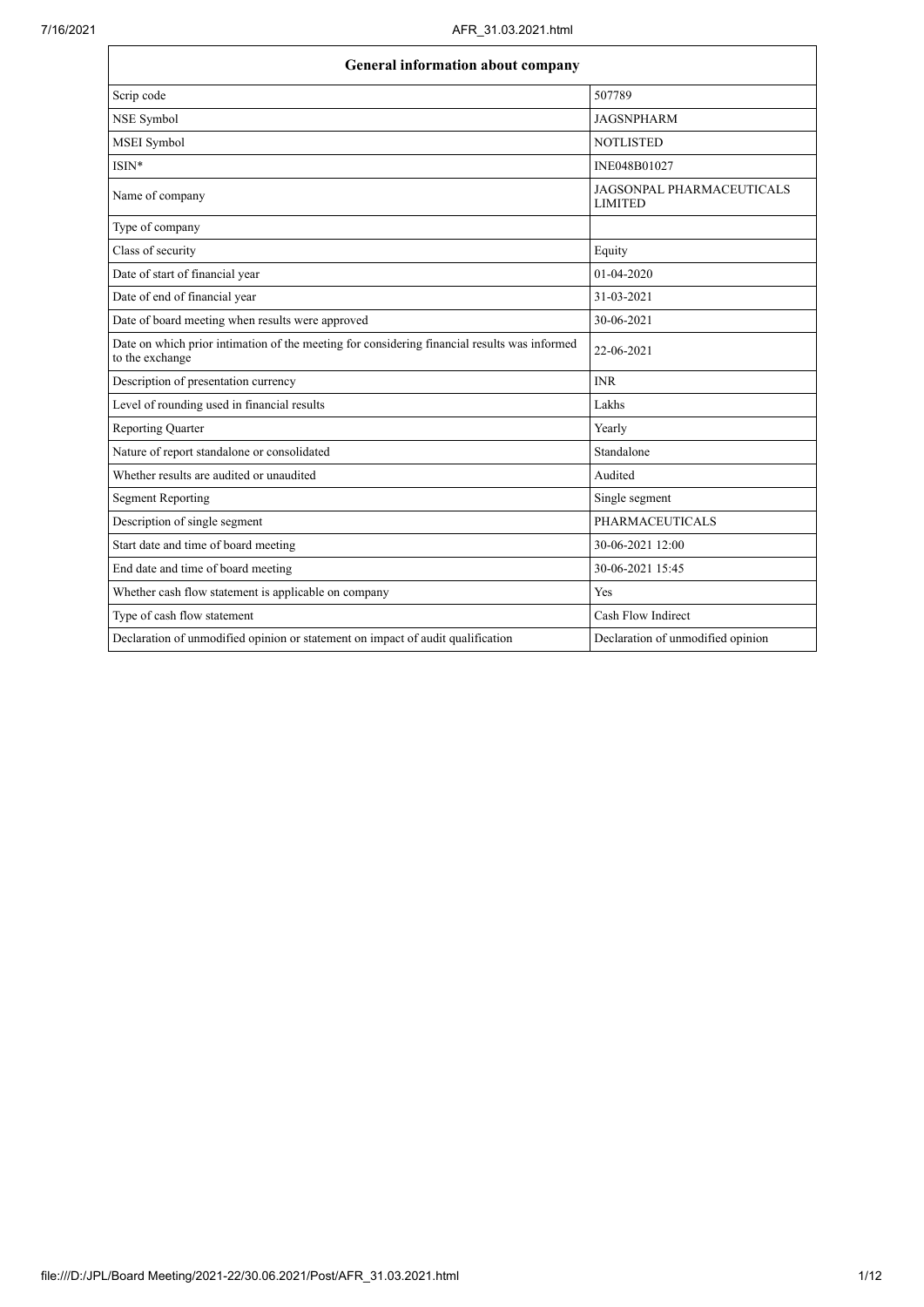$\mathbf{r}$ 

|                | <b>Financial Results - Ind-AS</b>                                                                                                                                                             |                                            |                                                               |  |  |
|----------------|-----------------------------------------------------------------------------------------------------------------------------------------------------------------------------------------------|--------------------------------------------|---------------------------------------------------------------|--|--|
|                | <b>Particulars</b>                                                                                                                                                                            | 3 months/ 6 months ended<br>$(dd-mm-yyyy)$ | Year to date figures for current period<br>ended (dd-mm-yyyy) |  |  |
| А              | Date of start of reporting period                                                                                                                                                             | 01-01-2021                                 | 01-04-2020                                                    |  |  |
| $\overline{B}$ | Date of end of reporting period                                                                                                                                                               | 31-03-2021                                 | 31-03-2021                                                    |  |  |
| $\mathcal{C}$  | Whether results are audited or unaudited                                                                                                                                                      | Audited                                    | Audited                                                       |  |  |
| D              | Nature of report standalone or consolidated                                                                                                                                                   | Standalone                                 | Standalone                                                    |  |  |
| Part<br>I      | Blue color marked fields are non-mandatory. For Consolidated Results, if the company has no figures for 3 months / 6<br>months ended, in such case zero shall be inserted in the said column. |                                            |                                                               |  |  |
| $\mathbf{1}$   | <b>Income</b>                                                                                                                                                                                 |                                            |                                                               |  |  |
|                | Revenue from operations                                                                                                                                                                       | 4283.65                                    | 18794.56                                                      |  |  |
|                | Other income                                                                                                                                                                                  | 266.05                                     | 439.33                                                        |  |  |
|                | <b>Total income</b>                                                                                                                                                                           | 4549.7                                     | 19233.89                                                      |  |  |
| $\overline{2}$ | <b>Expenses</b>                                                                                                                                                                               |                                            |                                                               |  |  |
| (a)            | Cost of materials consumed                                                                                                                                                                    | 1159.7                                     | 3863.45                                                       |  |  |
| (b)            | Purchases of stock-in-trade                                                                                                                                                                   | 1114.36                                    | 3686.19                                                       |  |  |
| (c)            | Changes in inventories of finished goods, work-in-<br>progress and stock-in-trade                                                                                                             | $-769.3$                                   | 527.97                                                        |  |  |
| (d)            | Employee benefit expense                                                                                                                                                                      | 1117.14                                    | 5398.12                                                       |  |  |
| (e)            | Finance costs                                                                                                                                                                                 | 13.01                                      | 51.35                                                         |  |  |
| (f)            | Depreciation, depletion and amortisation expense                                                                                                                                              | 26.26                                      | 108.6                                                         |  |  |
| (f)            | <b>Other Expenses</b>                                                                                                                                                                         |                                            |                                                               |  |  |
| $\mathbf{1}$   | Other Expenses                                                                                                                                                                                | 1150.22                                    | 3410.98                                                       |  |  |
| 10             |                                                                                                                                                                                               |                                            |                                                               |  |  |
|                | <b>Total other expenses</b>                                                                                                                                                                   | 1150.22                                    | 3410.98                                                       |  |  |
|                | <b>Total expenses</b>                                                                                                                                                                         | 3811.39                                    | 17046.66                                                      |  |  |

 $\overline{\phantom{a}}$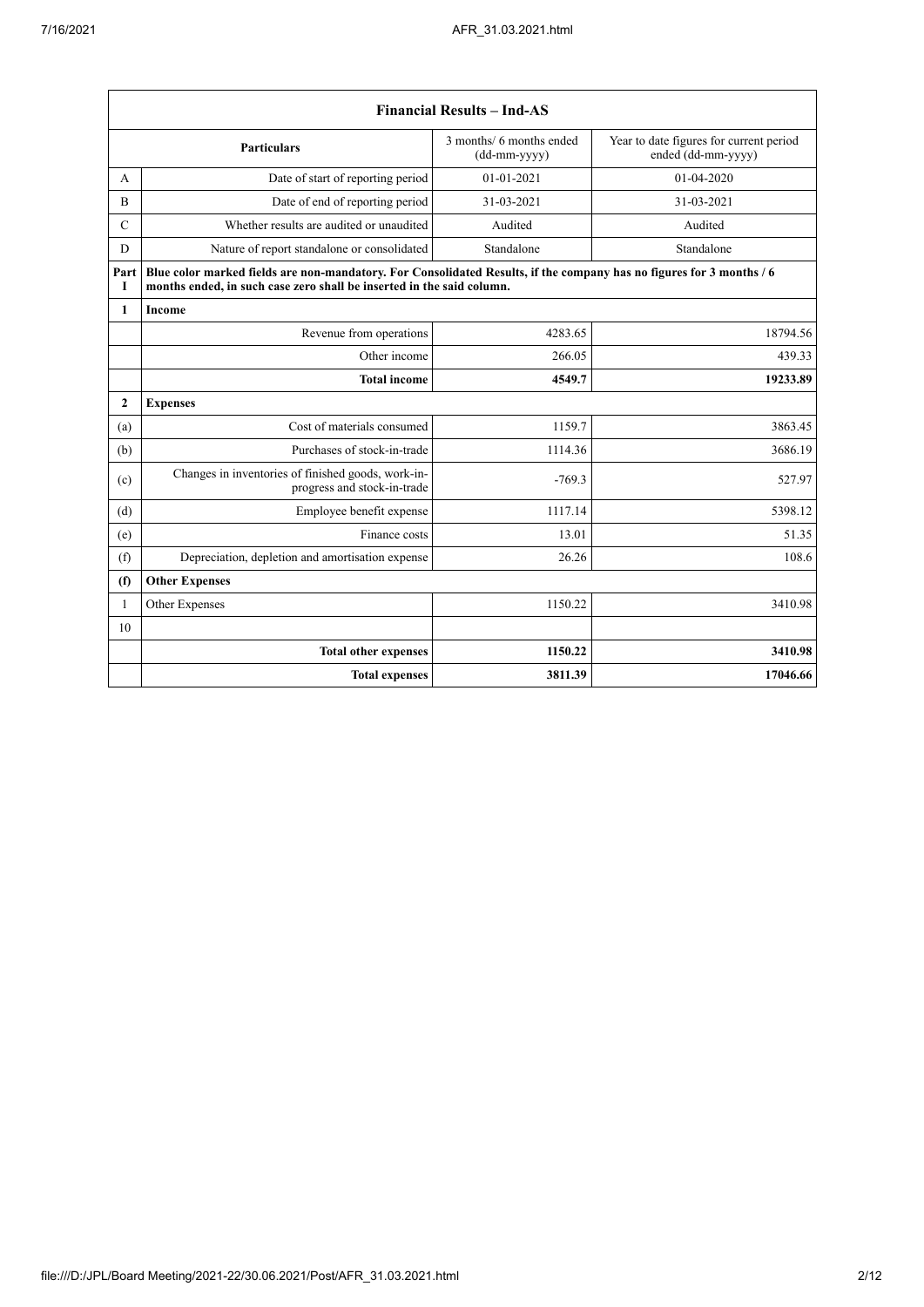|                | <b>Financial Results - Ind-AS</b>                                                                                                                                                             |              |                  |  |  |  |
|----------------|-----------------------------------------------------------------------------------------------------------------------------------------------------------------------------------------------|--------------|------------------|--|--|--|
|                | 3 months/ 6 months<br>Year to date figures for current<br><b>Particulars</b><br>period ended (dd-mm-yyyy)<br>ended (dd-mm-yyyy)                                                               |              |                  |  |  |  |
| A              | Date of start of reporting period                                                                                                                                                             | 01-01-2021   | $01-04-2020$     |  |  |  |
| $\overline{B}$ | Date of end of reporting period                                                                                                                                                               | 31-03-2021   | 31-03-2021       |  |  |  |
| $\mathbf C$    | Whether results are audited or unaudited                                                                                                                                                      | Audited      | Audited          |  |  |  |
| D              | Nature of report standalone or consolidated                                                                                                                                                   | Standalone   | Standalone       |  |  |  |
| Part<br>I      | Blue color marked fields are non-mandatory. For Consolidated Results, if the company has no figures for 3 months / 6<br>months ended, in such case zero shall be inserted in the said column. |              |                  |  |  |  |
| 3              | Total profit before exceptional items and tax                                                                                                                                                 | 738.31       | 2187.23          |  |  |  |
| 4              | Exceptional items                                                                                                                                                                             | $\Omega$     | $\mathbf{0}$     |  |  |  |
| 5              | Total profit before tax                                                                                                                                                                       | 738.31       | 2187.23          |  |  |  |
| 7              | Tax expense                                                                                                                                                                                   |              |                  |  |  |  |
| 8              | Current tax                                                                                                                                                                                   | 228.41       | 481.4            |  |  |  |
| 9              | Deferred tax                                                                                                                                                                                  | $\Omega$     | $\theta$         |  |  |  |
| 10             | <b>Total tax expenses</b>                                                                                                                                                                     | 228.41       | 481.4            |  |  |  |
| 11             | Net movement in regulatory deferral account balances related to<br>profit or loss and the related deferred tax movement                                                                       | $\theta$     | $\mathbf{0}$     |  |  |  |
| 14             | Net Profit Loss for the period from continuing operations                                                                                                                                     | 509.9        | 1705.83          |  |  |  |
| 15             | Profit (loss) from discontinued operations before tax                                                                                                                                         | $\theta$     | $\mathbf{0}$     |  |  |  |
| 16             | Tax expense of discontinued operations                                                                                                                                                        | $\theta$     | $\mathbf{0}$     |  |  |  |
| 17             | Net profit (loss) from discontinued operation after tax                                                                                                                                       | $\theta$     | $\theta$         |  |  |  |
| 19             | Share of profit (loss) of associates and joint ventures accounted for<br>using equity method                                                                                                  | $\mathbf{0}$ | $\boldsymbol{0}$ |  |  |  |
| 21             | Total profit (loss) for period                                                                                                                                                                | 509.9        | 1705.83          |  |  |  |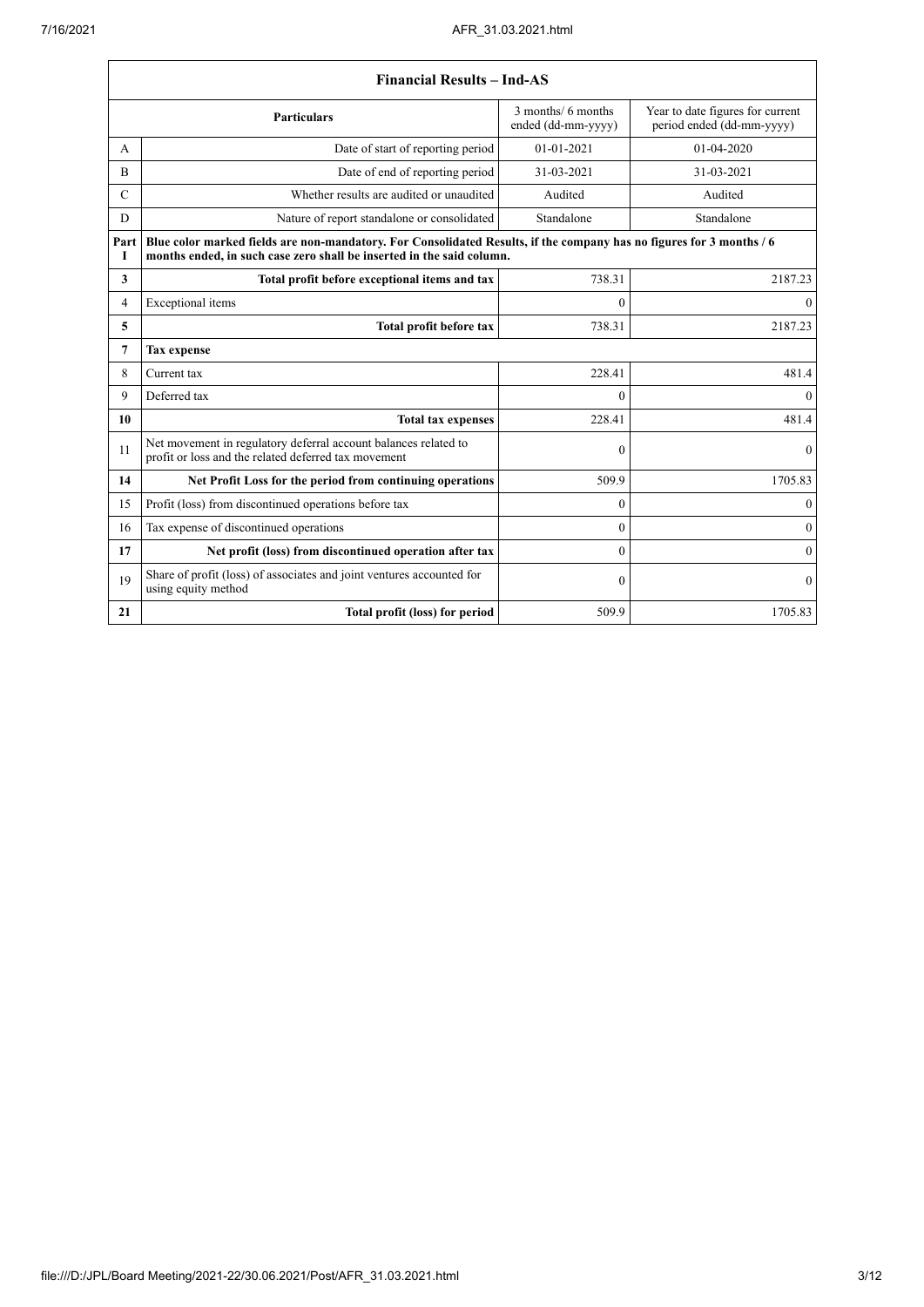|                                                           | <b>Financial Results - Ind-AS</b>                                               |                                          |                                                               |  |
|-----------------------------------------------------------|---------------------------------------------------------------------------------|------------------------------------------|---------------------------------------------------------------|--|
| <b>Particulars</b>                                        |                                                                                 | 3 months/ 6 month ended (dd-<br>mm-yyyy) | Year to date figures for current period ended<br>(dd-mm-yyyy) |  |
| А                                                         | Date of start of reporting period                                               | $01 - 01 - 2021$                         | 01-04-2020                                                    |  |
| B                                                         | Date of end of reporting period                                                 | 31-03-2021                               | 31-03-2021                                                    |  |
| C                                                         | Whether results are audited or unaudited                                        | Audited                                  | Audited                                                       |  |
| D                                                         | Nature of report standalone or consolidated                                     | Standalone                               | Standalone                                                    |  |
|                                                           | Other comprehensive income [Abstract]                                           |                                          |                                                               |  |
| 1                                                         | Amount of items that will not be reclassified to profit and loss                |                                          |                                                               |  |
| 1<br>Items that will not be classifies to profit<br>21.39 |                                                                                 | 21.39                                    |                                                               |  |
|                                                           | Total Amount of items that will not be reclassified to<br>profit and loss       | 21.39                                    | 21.39                                                         |  |
| $\mathbf{2}$                                              | Income tax relating to items that will not be<br>reclassified to profit or loss | 6.23                                     | 6.23                                                          |  |
| 3                                                         | Amount of items that will be reclassified to profit and loss                    |                                          |                                                               |  |
|                                                           | Total Amount of items that will be reclassified to<br>profit and loss           |                                          |                                                               |  |
| $\overline{\mathbf{4}}$                                   | Income tax relating to items that will be reclassified<br>to profit or loss     | $\mathbf{0}$                             | $\theta$                                                      |  |
| 5                                                         | <b>Total Other comprehensive income</b>                                         | 15.16                                    | 15.16                                                         |  |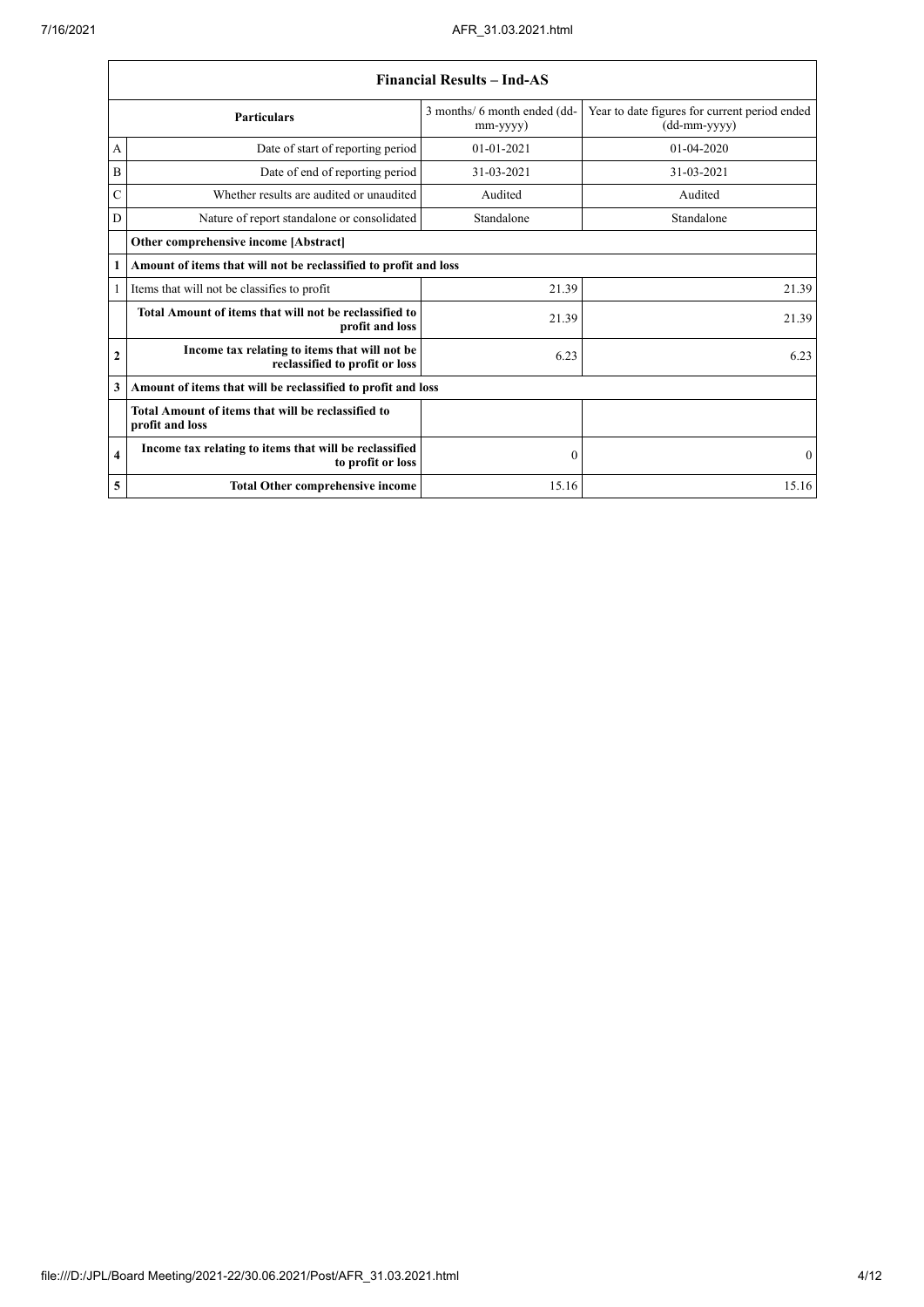$\mathbf{r}$ 

|                                       | <b>Financial Results - Ind-AS</b>                                                                                                                                                             |                  |                  |  |  |  |
|---------------------------------------|-----------------------------------------------------------------------------------------------------------------------------------------------------------------------------------------------|------------------|------------------|--|--|--|
|                                       | 3 months/ 6 months ended<br>Year to date figures for current period<br><b>Particulars</b><br>ended (dd-mm-yyyy)<br>(dd-mm-yyyy)                                                               |                  |                  |  |  |  |
| А                                     | Date of start of reporting period                                                                                                                                                             | 01-01-2021       | 01-04-2020       |  |  |  |
| B                                     | Date of end of reporting period                                                                                                                                                               | 31-03-2021       | 31-03-2021       |  |  |  |
| $\mathsf{C}$                          | Whether results are audited or unaudited                                                                                                                                                      | Audited          | Audited          |  |  |  |
| D                                     | Nature of report standalone or consolidated                                                                                                                                                   | Standalone       | Standalone       |  |  |  |
| Part<br>1                             | Blue color marked fields are non-mandatory. For Consolidated Results, if the company has no figures for 3 months / 6<br>months ended, in such case zero shall be inserted in the said column. |                  |                  |  |  |  |
| 23                                    | <b>Total Comprehensive Income for the period</b>                                                                                                                                              | 525.06           | 1720.99          |  |  |  |
| 24                                    | Total profit or loss, attributable to                                                                                                                                                         |                  |                  |  |  |  |
|                                       | Profit or loss, attributable to owners of parent                                                                                                                                              |                  |                  |  |  |  |
|                                       | Total profit or loss, attributable to non-controlling interests                                                                                                                               |                  |                  |  |  |  |
| 25                                    | Total Comprehensive income for the period attributable to                                                                                                                                     |                  |                  |  |  |  |
|                                       | Comprehensive income for the period attributable to owners of<br>parent                                                                                                                       | $\mathbf{0}$     | 0                |  |  |  |
|                                       | Total comprehensive income for the period attributable to<br>owners of parent non-controlling interests                                                                                       | $\mathbf{0}$     | $\overline{0}$   |  |  |  |
| Details of equity share capital<br>26 |                                                                                                                                                                                               |                  |                  |  |  |  |
|                                       | Paid-up equity share capital                                                                                                                                                                  | 1309             | 1309             |  |  |  |
|                                       | Face value of equity share capital                                                                                                                                                            | 5                | 5                |  |  |  |
| 27                                    | <b>Details of debt securities</b>                                                                                                                                                             |                  |                  |  |  |  |
| 28                                    | Reserves excluding revaluation reserve                                                                                                                                                        |                  | $\boldsymbol{0}$ |  |  |  |
| 29                                    | Earnings per share                                                                                                                                                                            |                  |                  |  |  |  |
| i                                     | Earnings per equity share for continuing operations                                                                                                                                           |                  |                  |  |  |  |
|                                       | Basic earnings (loss) per share from continuing operations                                                                                                                                    | 1.95             | 6.51             |  |  |  |
|                                       | Diluted earnings (loss) per share from continuing operations                                                                                                                                  | 1.95             | 6.51             |  |  |  |
| ii.                                   | Earnings per equity share for discontinued operations                                                                                                                                         |                  |                  |  |  |  |
|                                       | Basic earnings (loss) per share from discontinued operations                                                                                                                                  | $\boldsymbol{0}$ | 0                |  |  |  |
|                                       | Diluted earnings (loss) per share from discontinued operations                                                                                                                                | $\theta$         | $\boldsymbol{0}$ |  |  |  |
| ii                                    | Earnings per equity share                                                                                                                                                                     |                  |                  |  |  |  |
|                                       | Basic earnings (loss) per share from continuing and<br>discontinued operations                                                                                                                | 1.95             | 6.51             |  |  |  |
|                                       | Diluted earnings (loss) per share from continuing and<br>discontinued operations                                                                                                              | 1.95             | 6.51             |  |  |  |
| 30                                    | Debt equity ratio                                                                                                                                                                             |                  |                  |  |  |  |
| 31                                    | Debt service coverage ratio                                                                                                                                                                   |                  |                  |  |  |  |
| 32                                    | Interest service coverage ratio                                                                                                                                                               |                  |                  |  |  |  |
| 33                                    | Disclosure of notes on financial results                                                                                                                                                      |                  |                  |  |  |  |
|                                       |                                                                                                                                                                                               |                  |                  |  |  |  |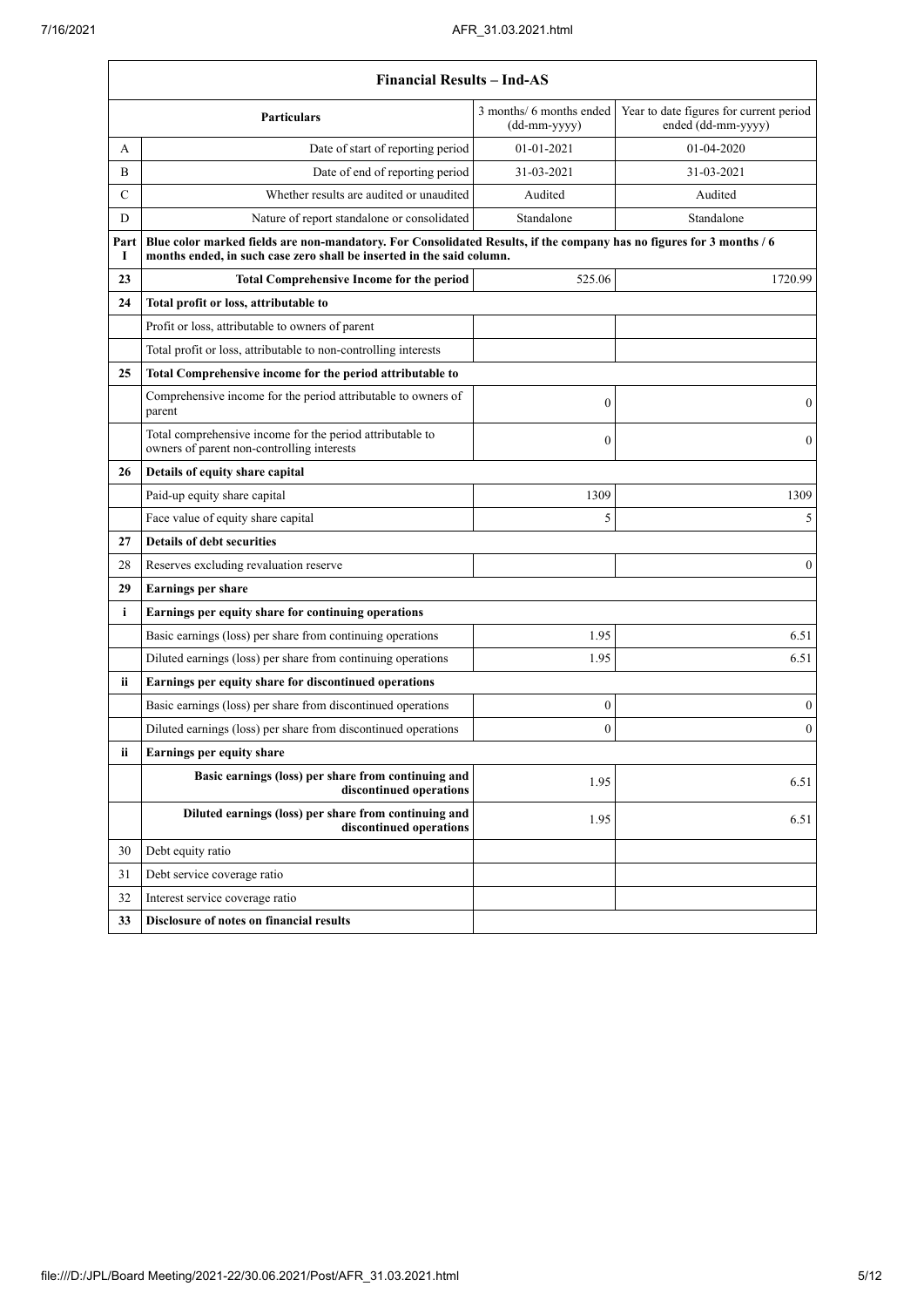|   | <b>Statement of Asset and Liabilities</b>         |                                 |  |
|---|---------------------------------------------------|---------------------------------|--|
|   | Particulars                                       | Current year ended (dd-mm-yyyy) |  |
|   | Date of start of reporting period                 | 01-04-2020                      |  |
|   | Date of end of reporting period                   | 31-03-2021                      |  |
|   | Whether results are audited or unaudited          | Audited                         |  |
|   | Nature of report standalone or consolidated       | Standalone                      |  |
|   | <b>Assets</b>                                     |                                 |  |
| 1 | <b>Non-current assets</b>                         |                                 |  |
|   | Property, plant and equipment                     | 2334.66                         |  |
|   | Capital work-in-progress                          | $\boldsymbol{0}$                |  |
|   | Investment property                               | $\boldsymbol{0}$                |  |
|   | Goodwill                                          | 3                               |  |
|   | Other intangible assets                           | $\boldsymbol{0}$                |  |
|   | Intangible assets under development               | 234.53                          |  |
|   | Biological assets other than bearer plants        | $\boldsymbol{0}$                |  |
|   | Investments accounted for using equity method     | $\boldsymbol{0}$                |  |
|   | <b>Non-current financial assets</b>               |                                 |  |
|   | Non-current investments                           | 1205.84                         |  |
|   | Trade receivables, non-current                    | $\boldsymbol{0}$                |  |
|   | Loans, non-current                                | $\boldsymbol{0}$                |  |
|   | Other non-current financial assets                | $\mathbf{0}$                    |  |
|   | <b>Total non-current financial assets</b>         | 1205.84                         |  |
|   | Deferred tax assets (net)                         | $\mathbf{0}$                    |  |
|   | Other non-current assets                          | 594.5                           |  |
|   | <b>Total non-current assets</b>                   | 4372.53                         |  |
| 2 | <b>Current assets</b>                             |                                 |  |
|   | <b>Inventories</b>                                | 2972.45                         |  |
|   | <b>Current financial asset</b>                    |                                 |  |
|   | Current investments                               | $\boldsymbol{0}$                |  |
|   | Trade receivables, current                        | 1266.4                          |  |
|   | Cash and cash equivalents                         | 5894.29                         |  |
|   | Bank balance other than cash and cash equivalents | 128.69                          |  |
|   | Loans, current                                    | $\mathbf{0}$                    |  |
|   | Other current financial assets                    | $\mathbf{0}$                    |  |
|   | <b>Total current financial assets</b>             | 7289.38                         |  |
|   | Current tax assets (net)                          | $\overline{0}$                  |  |
|   | Other current assets                              | 1785.88                         |  |
|   | <b>Total current assets</b>                       | 12047.71                        |  |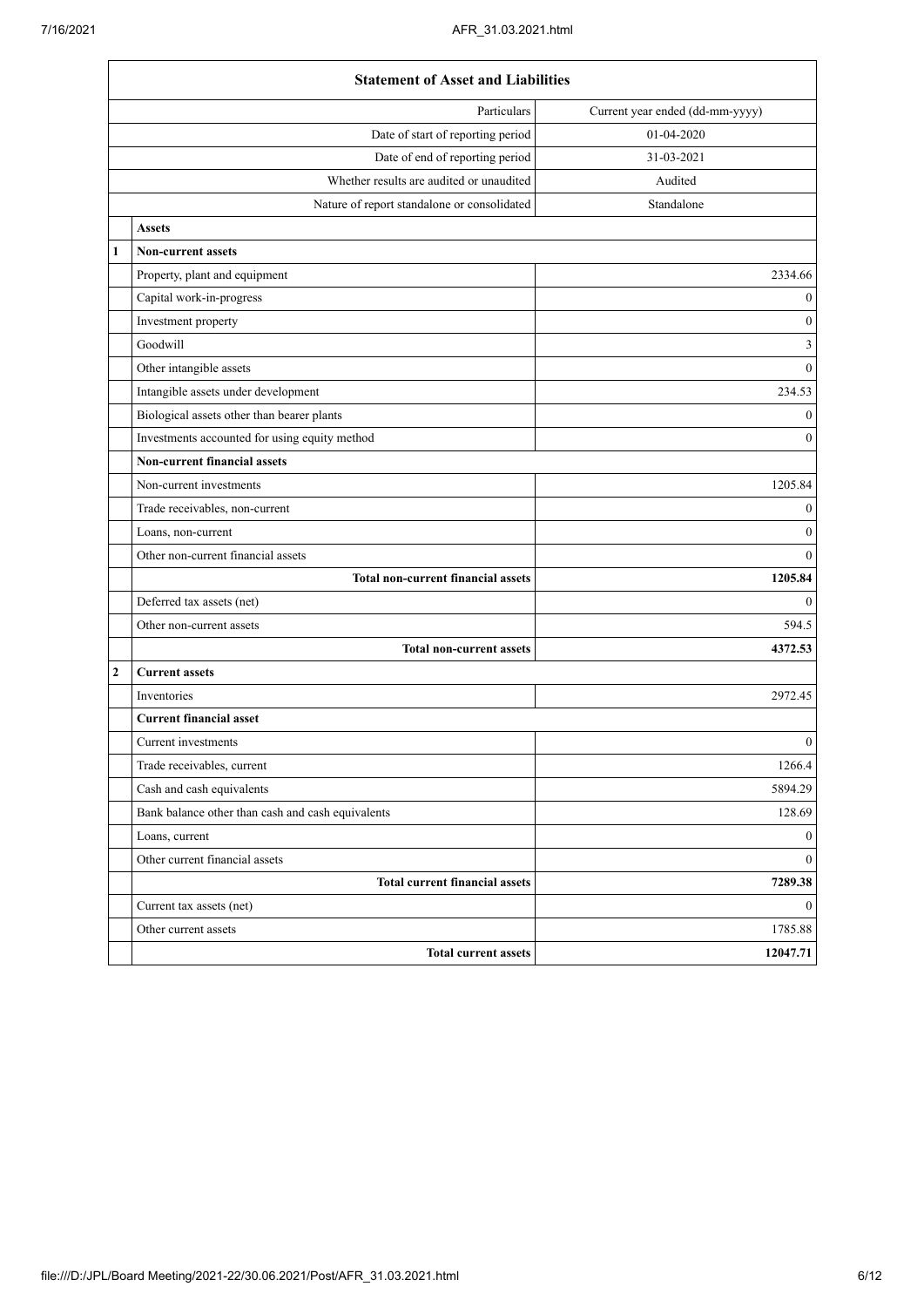|                            | <b>Statement of Asset and Liabilities</b>                                                 |                                 |
|----------------------------|-------------------------------------------------------------------------------------------|---------------------------------|
|                            | Particulars                                                                               | Current year ended (dd-mm-yyyy) |
|                            | Date of start of reporting period                                                         | 01-04-2020                      |
|                            | Date of end of reporting period                                                           | 31-03-2021                      |
|                            | Whether results are audited or unaudited                                                  | Audited                         |
|                            | Nature of report standalone or consolidated                                               | Standalone                      |
| 3                          | Non-current assets classified as held for sale                                            | $\mathbf{0}$                    |
| $\overline{4}$             | Regulatory deferral account debit balances and related deferred tax Assets                | $\mathbf{0}$                    |
|                            | <b>Total assets</b>                                                                       | 16420.24                        |
|                            | <b>Equity and liabilities</b>                                                             |                                 |
|                            | <b>Equity</b>                                                                             |                                 |
|                            | Equity attributable to owners of parent                                                   |                                 |
|                            | Equity share capital                                                                      | 1309.9                          |
|                            | Other equity                                                                              | 10883.01                        |
|                            | Total equity attributable to owners of parent                                             | 12192.91                        |
|                            | Non controlling interest                                                                  |                                 |
|                            | <b>Total equity</b>                                                                       | 12192.91                        |
|                            | <b>Liabilities</b>                                                                        |                                 |
|                            | <b>Non-current liabilities</b>                                                            |                                 |
|                            | <b>Non-current financial liabilities</b>                                                  |                                 |
|                            | Borrowings, non-current                                                                   | 1.8                             |
|                            | Trade payables, non-current                                                               | $\boldsymbol{0}$                |
|                            | Other non-current financial liabilities                                                   | $\mathbf{0}$                    |
|                            | <b>Total non-current financial liabilities</b>                                            | 1.8                             |
|                            | Provisions, non-current                                                                   | $\theta$                        |
|                            | Deferred tax liabilities (net)                                                            | 185.86                          |
|                            | Deferred government grants, Non-current                                                   | $\mathbf{0}$                    |
|                            | Other non-current liabilities                                                             | $\mathbf{0}$                    |
|                            | <b>Total non-current liabilities</b>                                                      | 187.66                          |
| <b>Current liabilities</b> |                                                                                           |                                 |
|                            | <b>Current financial liabilities</b>                                                      |                                 |
|                            | Borrowings, current                                                                       | 678.79                          |
|                            | Trade payables, current                                                                   | 1804.99                         |
|                            | Other current financial liabilities                                                       | $\boldsymbol{0}$                |
|                            | <b>Total current financial liabilities</b>                                                | 2483.78                         |
|                            | Other current liabilities                                                                 | 1173.74                         |
|                            | Provisions, current                                                                       | 382.15                          |
|                            | Current tax liabilities (Net)                                                             | $\mathbf{0}$                    |
|                            | Deferred government grants, Current                                                       | $\mathbf{0}$                    |
|                            | <b>Total current liabilities</b>                                                          | 4039.67                         |
| 3                          | Liabilities directly associated with assets in disposal group classified as held for sale | $\boldsymbol{0}$                |
| 4                          | Regulatory deferral account credit balances and related deferred tax liability            | $\boldsymbol{0}$                |
|                            | <b>Total liabilities</b>                                                                  | 4227.33                         |
|                            | <b>Total equity and liabilites</b>                                                        | 16420.24                        |
|                            | Disclosure of notes on assets and liabilities                                             |                                 |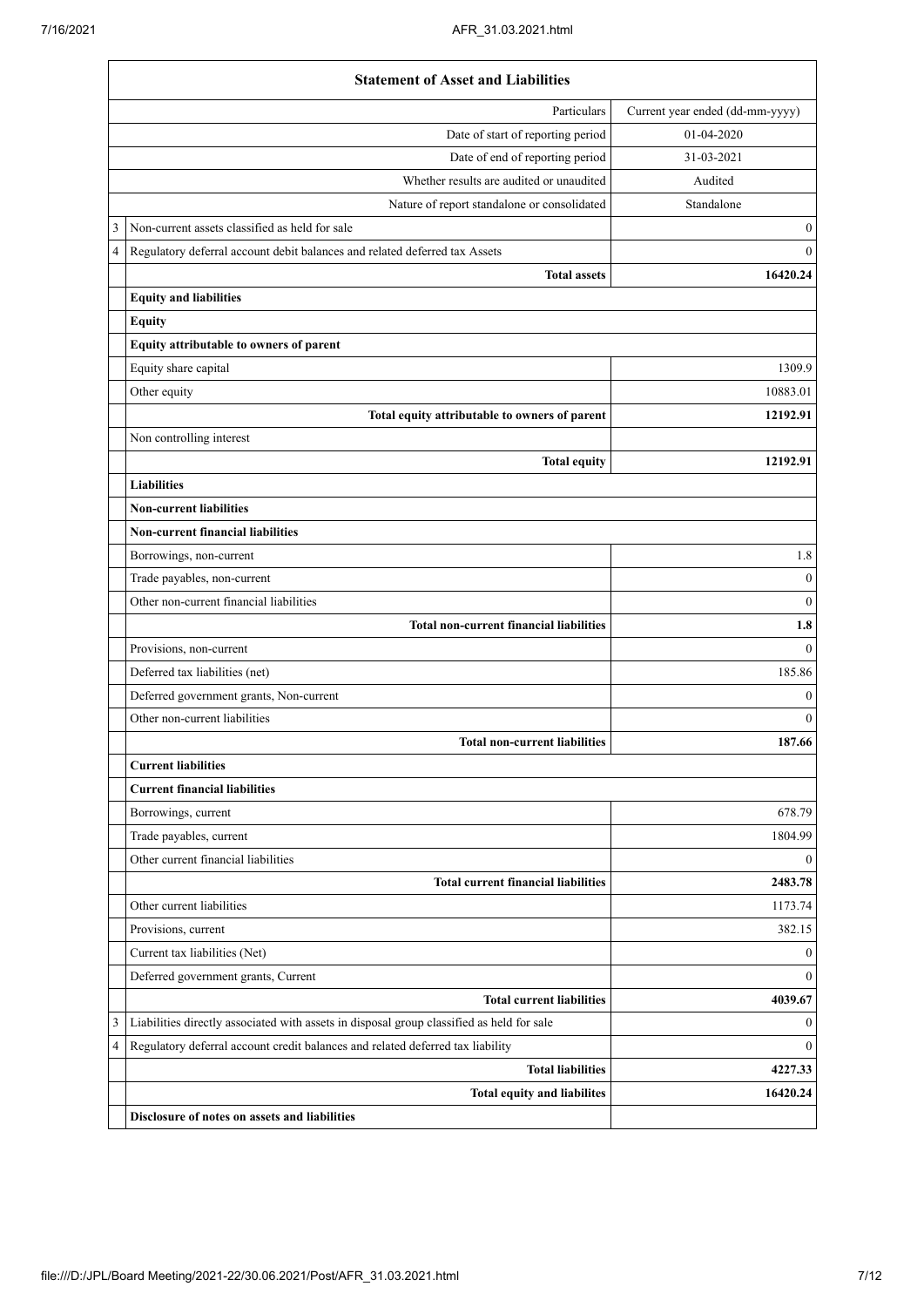$\overline{\mathsf{I}}$ 

| Format for Reporting Segmenet wise Revenue, Results and Capital Employed along with the company results |                                                                                                                                  |            |            |  |  |  |
|---------------------------------------------------------------------------------------------------------|----------------------------------------------------------------------------------------------------------------------------------|------------|------------|--|--|--|
|                                                                                                         | 3 months/ 6 month ended (dd-<br>Year to date figures for current period ended (dd-<br><b>Particulars</b><br>mm-yyyy)<br>mm-yyyy) |            |            |  |  |  |
|                                                                                                         | Date of start of reporting period                                                                                                | 01-01-2021 | 01-04-2020 |  |  |  |
|                                                                                                         | Date of end of reporting period                                                                                                  | 31-03-2021 | 31-03-2021 |  |  |  |
|                                                                                                         | Whether accounts are audited or unaudited                                                                                        | Audited    | Audited    |  |  |  |
|                                                                                                         | Nature of report standalone or consolidated                                                                                      | Standalone | Standalone |  |  |  |
| 1                                                                                                       | <b>Segment Revenue (Income)</b>                                                                                                  |            |            |  |  |  |
|                                                                                                         | (net sale/income from each segment should be disclosed)                                                                          |            |            |  |  |  |
|                                                                                                         | <b>Total Segment Revenue</b>                                                                                                     |            |            |  |  |  |
|                                                                                                         | Less: Inter segment revenue                                                                                                      |            |            |  |  |  |
|                                                                                                         | <b>Revenue from operations</b>                                                                                                   |            |            |  |  |  |
| $\boldsymbol{2}$                                                                                        | <b>Segment Result</b>                                                                                                            |            |            |  |  |  |
|                                                                                                         | Profit $(+)$ / Loss (-) before tax and interest from each segment                                                                |            |            |  |  |  |
|                                                                                                         | <b>Total Profit before tax</b>                                                                                                   |            |            |  |  |  |
|                                                                                                         | <i>i. Finance cost</i>                                                                                                           |            |            |  |  |  |
|                                                                                                         | ii. Other Unallocable Expenditure net off<br><b>Unallocable income</b>                                                           |            |            |  |  |  |
|                                                                                                         | <b>Profit before tax</b>                                                                                                         |            |            |  |  |  |
| 3                                                                                                       | (Segment Asset - Segment Liabilities)                                                                                            |            |            |  |  |  |
|                                                                                                         | <b>Segment Asset</b>                                                                                                             |            |            |  |  |  |
|                                                                                                         | <b>Total Segment Asset</b>                                                                                                       |            |            |  |  |  |
|                                                                                                         | <b>Un-allocable Assets</b>                                                                                                       |            |            |  |  |  |
|                                                                                                         | <b>Net Segment Asset</b>                                                                                                         |            |            |  |  |  |
| 4                                                                                                       | <b>Segment Liabilities</b>                                                                                                       |            |            |  |  |  |
|                                                                                                         | <b>Segment Liabilities</b>                                                                                                       |            |            |  |  |  |
|                                                                                                         | <b>Total Segment Liabilities</b>                                                                                                 |            |            |  |  |  |
|                                                                                                         | <b>Un-allocable Liabilities</b>                                                                                                  |            |            |  |  |  |
|                                                                                                         | <b>Net Segment Liabilities</b>                                                                                                   |            |            |  |  |  |
|                                                                                                         | Disclosure of notes on segments                                                                                                  |            |            |  |  |  |

I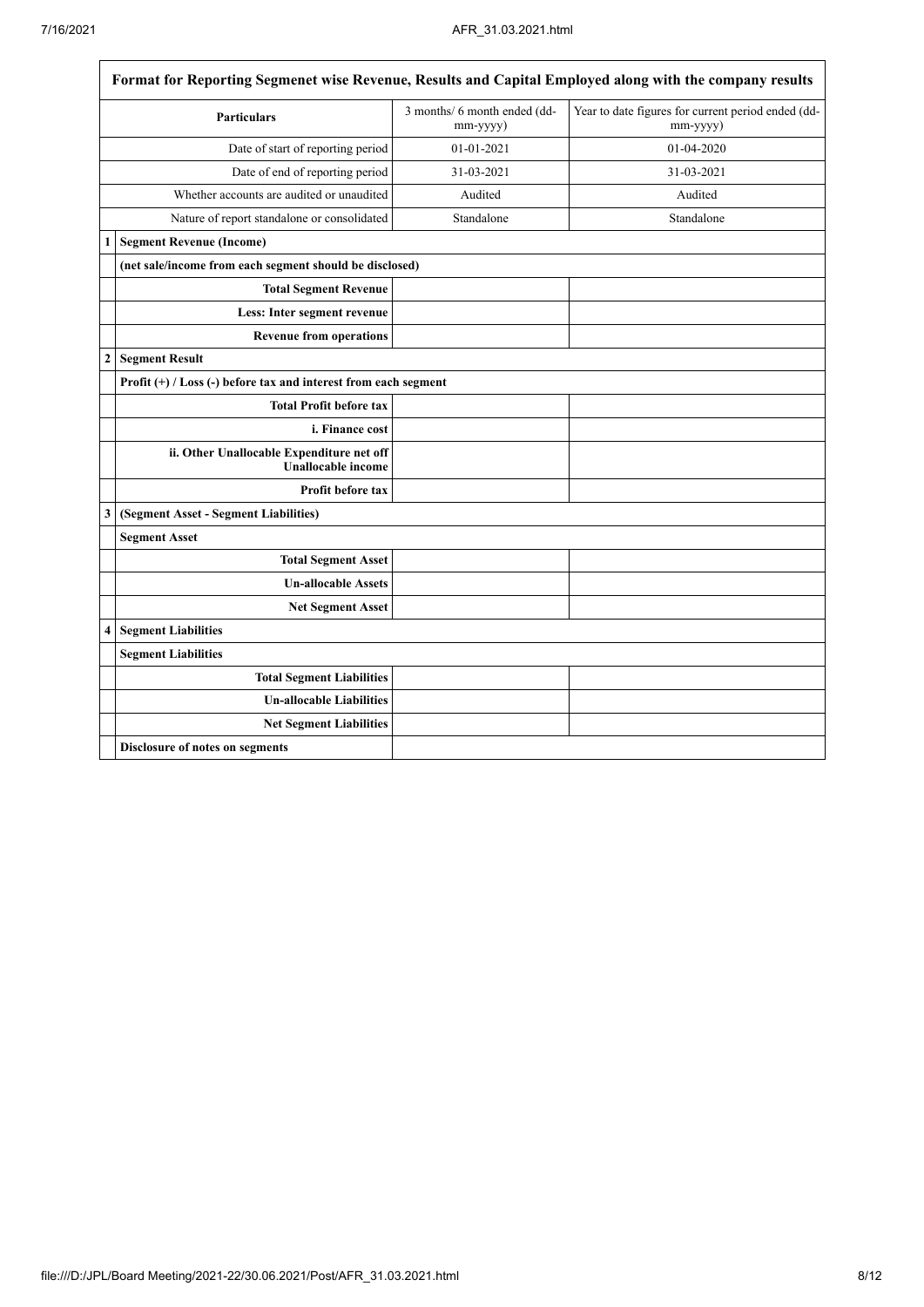|           | Particulars                                                                                                | Year ended (dd-mm-<br>yyyy) |
|-----------|------------------------------------------------------------------------------------------------------------|-----------------------------|
| A         | Date of start of reporting period                                                                          | 01-04-2020                  |
| B         | Date of end of reporting period                                                                            | 31-03-2021                  |
| C         | Whether results are audited or unaudited                                                                   | Audited                     |
| D         | Nature of report standalone or consolidated                                                                | Standalone                  |
| Part<br>Ι | Blue color marked fields are non-mandatory.                                                                |                             |
|           | <b>Statement of cash flows</b>                                                                             |                             |
|           | Cash flows from used in operating activities                                                               |                             |
|           | Profit before tax                                                                                          | 2187.23                     |
|           | Adjustments for reconcile profit (loss)                                                                    |                             |
|           | Adjustments for finance costs                                                                              | $-51.35$                    |
|           | Adjustments for decrease (increase) in inventories                                                         | $-39.95$                    |
|           | Adjustments for decrease (increase) in trade receivables, current                                          | 878.94                      |
|           | Adjustments for decrease (increase) in trade receivables, non-current                                      |                             |
|           | Adjustments for decrease (increase) in other current assets                                                | 973.7                       |
|           | Adjustments for decrease (increase) in other non-current assets                                            |                             |
|           | Adjustments for other financial assets, non-current                                                        | $-1194.9$                   |
|           | Adjustments for other financial assets, current                                                            | 3.93                        |
|           | Adjustments for other bank balances                                                                        |                             |
|           | Adjustments for increase (decrease) in trade payables, current                                             | 634.06                      |
|           | Adjustments for increase (decrease) in trade payables, non-current                                         |                             |
|           | Adjustments for increase (decrease) in other current liabilities                                           | 225.98                      |
|           | Adjustments for increase (decrease) in other non-current liabilities                                       |                             |
|           | Adjustments for depreciation and amortisation expense                                                      | 108.6                       |
|           | Adjustments for impairment loss reversal of impairment loss recognised in profit or loss                   |                             |
|           | Adjustments for provisions, current                                                                        | 86.48                       |
|           | Adjustments for provisions, non-current                                                                    | $-929.22$                   |
|           | Adjustments for other financial liabilities, current                                                       | 85.97                       |
|           | Adjustments for other financial liabilities, non-current                                                   |                             |
|           | Adjustments for unrealised foreign exchange losses gains                                                   |                             |
|           | Adjustments for dividend income                                                                            |                             |
|           | Adjustments for interest income                                                                            | $-299.24$                   |
|           | Adjustments for share-based payments                                                                       |                             |
|           | Adjustments for fair value losses (gains)                                                                  | 25.05                       |
|           | Adjustments for undistributed profits of associates                                                        |                             |
|           | Other adjustments for which cash effects are investing or financing cash flow                              |                             |
|           | Other adjustments to reconcile profit (loss)                                                               | $-123.3$                    |
|           | Other adjustments for non-cash items                                                                       | $-12.96$                    |
|           | Share of profit and loss from partnership firm or association of persons or limited liability partnerships |                             |
|           | Total adjustments for reconcile profit (loss)                                                              | 970.27                      |
|           | Net cash flows from (used in) operations                                                                   | 3157.5                      |
|           | Dividends received                                                                                         |                             |
|           | Interest paid                                                                                              |                             |
|           | Interest received                                                                                          |                             |
|           | Income taxes paid (refund)                                                                                 | 315                         |
|           | Other inflows (outflows) of cash                                                                           |                             |
|           | Net cash flows from (used in) operating activities                                                         | 2842.5                      |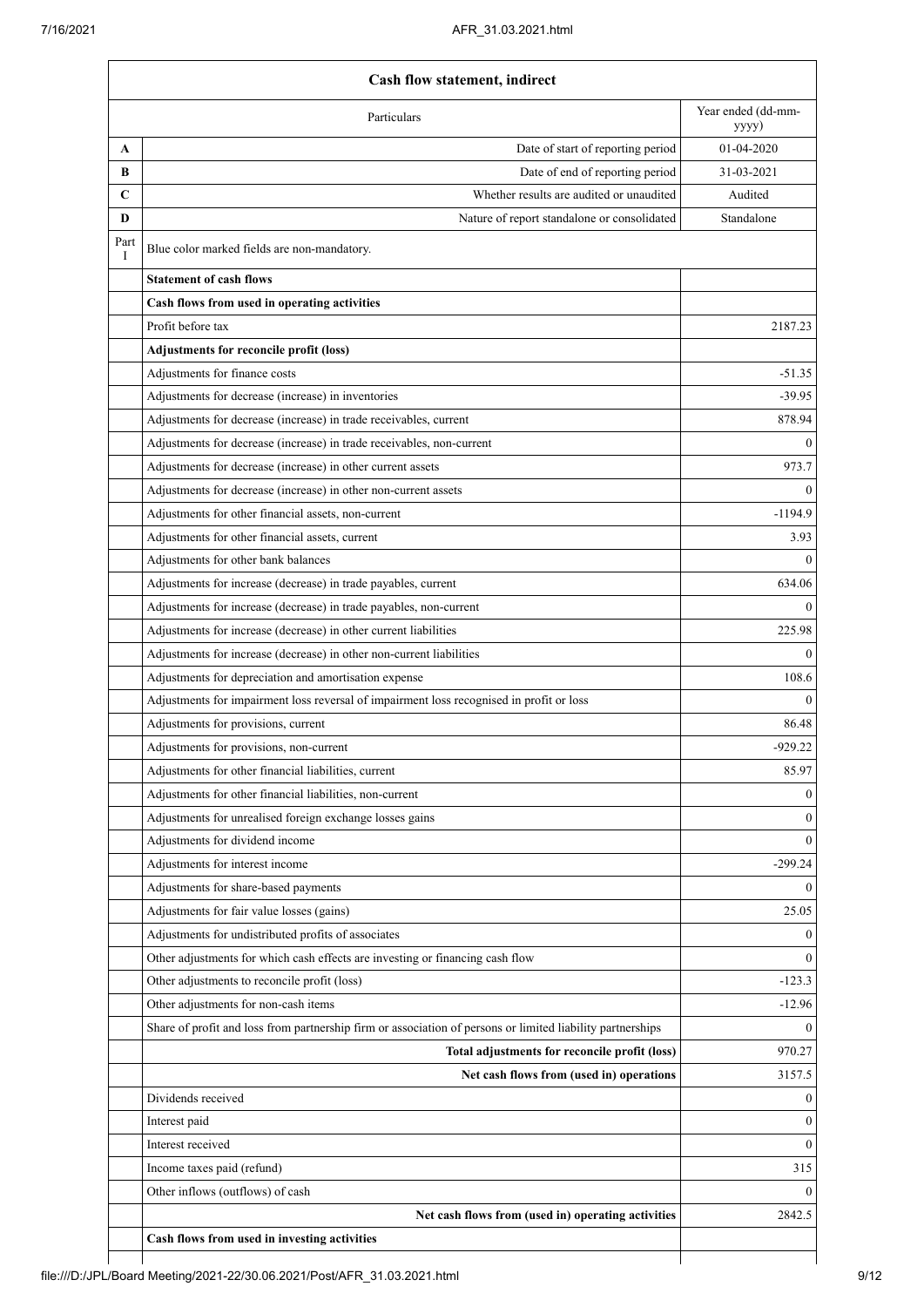## 7/16/2021 AFR\_31.03.2021.html

| Cash flows from losing control of subsidiaries or other businesses                                                     | 0                |
|------------------------------------------------------------------------------------------------------------------------|------------------|
| Cash flows used in obtaining control of subsidiaries or other businesses                                               | $\boldsymbol{0}$ |
| Other cash receipts from sales of equity or debt instruments of other entities                                         | $\boldsymbol{0}$ |
| Other cash payments to acquire equity or debt instruments of other entities                                            | $\boldsymbol{0}$ |
| Other cash receipts from sales of interests in joint ventures                                                          | $\boldsymbol{0}$ |
| Other cash payments to acquire interests in joint ventures                                                             |                  |
| Cash receipts from share of profits of partnership firm or association of persons or limited liability<br>partnerships | $\mathbf{0}$     |
| Cash payment for investment in partnership firm or association of persons or limited liability<br>partnerships         |                  |
| Proceeds from sales of property, plant and equipment                                                                   |                  |
| Purchase of property, plant and equipment                                                                              | 46.91            |
| Proceeds from sales of investment property                                                                             |                  |
| Purchase of investment property                                                                                        |                  |
| Proceeds from sales of intangible assets                                                                               | $-417.28$        |
| Purchase of intangible assets                                                                                          |                  |
| Proceeds from sales of intangible assets under development                                                             |                  |
| Purchase of intangible assets under development                                                                        |                  |
| Proceeds from sales of goodwill                                                                                        |                  |
| Purchase of goodwill                                                                                                   |                  |
| Proceeds from biological assets other than bearer plants                                                               |                  |
| Purchase of biological assets other than bearer plants                                                                 |                  |
| Proceeds from government grants                                                                                        |                  |
| Proceeds from sales of other long-term assets                                                                          |                  |
| Purchase of other long-term assets                                                                                     |                  |
| Cash advances and loans made to other parties                                                                          |                  |
| Cash receipts from repayment of advances and loans made to other parties                                               |                  |
| Cash payments for future contracts, forward contracts, option contracts and swap contracts                             |                  |
| Cash receipts from future contracts, forward contracts, option contracts and swap contracts                            |                  |
| Dividends received                                                                                                     |                  |
| Interest received                                                                                                      | 237.76           |
| Income taxes paid (refund)                                                                                             |                  |
| Other inflows (outflows) of cash                                                                                       |                  |
|                                                                                                                        |                  |
| Net cash flows from (used in) investing activities                                                                     | $-226.43$        |
| Cash flows from used in financing activities                                                                           |                  |
| Proceeds from changes in ownership interests in subsidiaries                                                           |                  |
| Payments from changes in ownership interests in subsidiaries                                                           |                  |
| Proceeds from issuing shares                                                                                           |                  |
| Proceeds from issuing other equity instruments                                                                         |                  |
| Payments to acquire or redeem entity's shares                                                                          |                  |
| Payments of other equity instruments                                                                                   |                  |
| Proceeds from exercise of stock options                                                                                |                  |
| Proceeds from issuing debentures notes bonds etc                                                                       |                  |
| Proceeds from borrowings                                                                                               |                  |
| Repayments of borrowings                                                                                               |                  |
| Payments of finance lease liabilities                                                                                  |                  |
| Payments of lease liabilities                                                                                          |                  |
| Dividends paid                                                                                                         | 262              |
| Interest paid                                                                                                          | 51.35            |
| Income taxes paid (refund)                                                                                             |                  |
| Other inflows (outflows) of cash                                                                                       | $-369.47$        |
| Net cash flows from (used in) financing activities                                                                     | $-682.82$        |
| Net increase (decrease) in cash and cash equivalents before effect of exchange rate changes                            | 1933.25          |